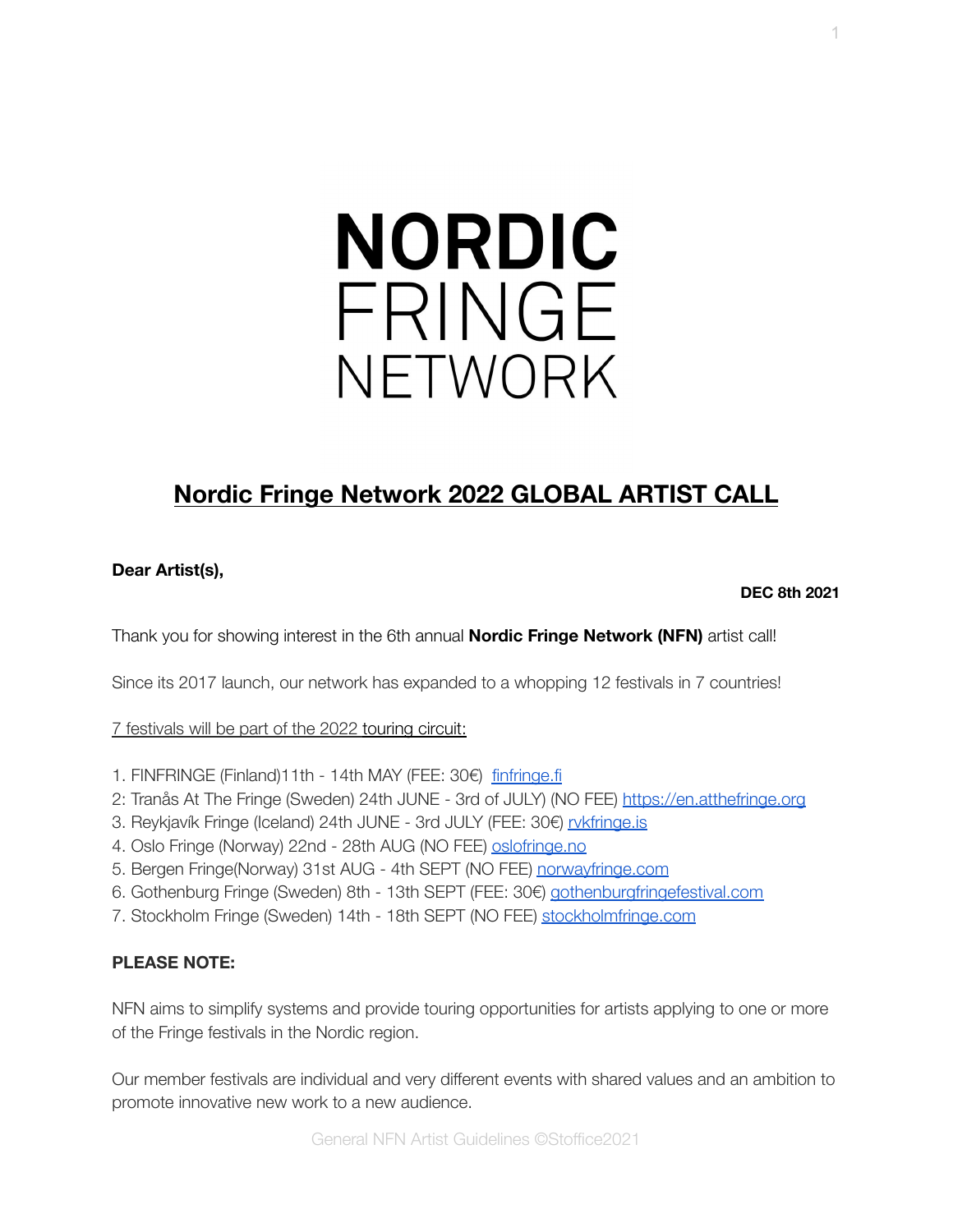The geographical scope and venue types vary between the different cities. So does the selection process that originates in this joint artist call.

Artists who submit work to the network become part of a huge artist pool. Before you proceed with the application form please take a moment to familiarize yourself with our general artist guidelines and the individual festivals profiles at the end of this document!

2022 will be the first time that artists are asked to register in a new way, as the network enters a new phase. From now on, all acts are asked to create profiles in **[EVENTOTRON](https://www.eventotron.com/hello/)**, which is the world's most popular festival management database used by over 50000 artists who connect with hundreds of festivals via the platform. Once you've created your profile, you will be able to see and participate in hundreds of events around the world!

#### **APPLICATION DEADLINE: 16th JAN 2022 @ 23:59/11:59 PM IN YOUR TIME ZONE!**

## **1 NETWORK - 7 SEPARATE UNIQUE FESTIVALS**

- All festivals will have their own digital and/or printed programme brochure.
- All festivals will have separate administrative organisations meaning you will still have to submit your programme copy and visuals separately.
- Venue conditions and festival formats are also going to vary between the different festivals.
- The admin fee involved will vary from location to location. Some festivals take application fees. Other festivals take out an admin fee once you've been accepted to the festival and been allocated in the official programme.
- You will have separate artist agreements.
- Some of the festivals will run additional local artist calls that cater to the local arts industry.
- Most of the festivals are wrapped up with FRINGE AWARDS. The artists that are nominated or awarded in any given category go into an artist pool used to source "Nordic Fringe Seasons" talent for upcoming sister festivals in Europe, Australia and North America.

The festivals have got one thing in common: they aim to elevate the local through the global and to offer the audience unique experiences outside the traditional, to push boundaries and promote artistic innovation and bravery.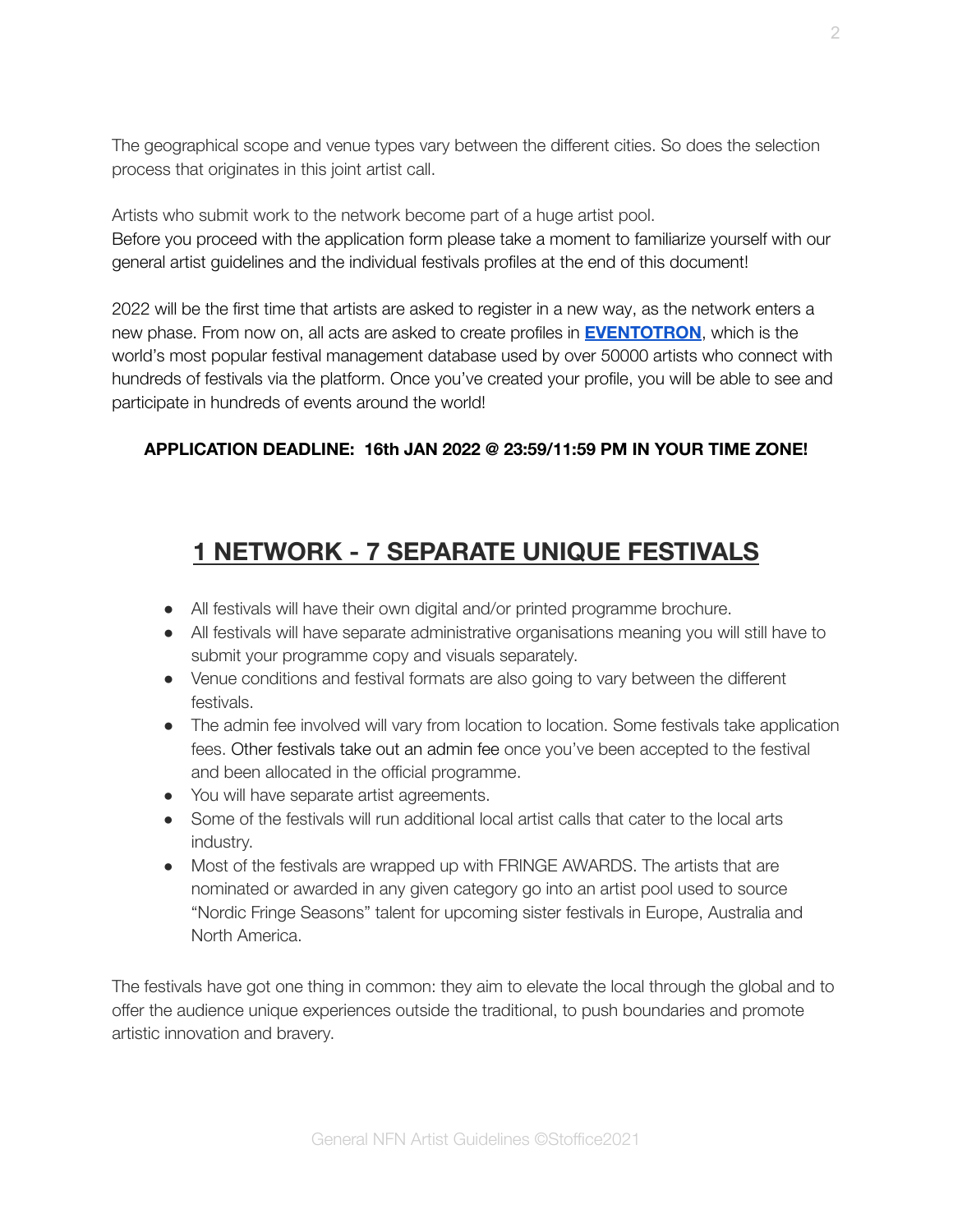# **PRACTICAL INFO FOR PROSPECTIVE APPLICANTS**

- It's not a requirement to apply to all 7 festivals that form the 2022 line-up!
- Most acts are expected to do 1-2 of the festivals aligned with each other.
- Our teams suggest a good roam around on travel search engines to find the best option for your team!
- Some festivals will include a broad digital (remote mode) offering. Most of the cities are focused on IRL (In Real Life) events.
- Please research and apply for travel grants now! Even if your participation is not confirmed, we can issue letters of intent if needed for application purposes!
- Due to limited stage/space availability, most of the NFN festivals are fully curated.

# **GENERAL NFN 2022 ARTIST GUIDELINES**

What is NFN and who can apply to the festival?

- NFN is a network of 12 international festivals that welcomes artists from all countries and territories.
- NFN is a multidisciplinary arts platform where various artistic expressions/disciplines are presented together.
- Anyone can submit their work to the NFN.
- The NFN festivals welcome work from both established and emerging artists.
- Our team likes to facilitate art that does not fit into other commercial festivals.
- NFN encourages innovative and experimental work.
- Work in progress, arts discipline crossover projects, and international collaborations are particularly welcomed.
- Your work can be presented in any language. The vast majority of the audience understand English. Each year a substantial number of works presented are not dialogue-based.
- Great effort is put in to deliver a Fringe offering with an even genre, gender and geographical spread.
- You're free to submit any type of work. The application form offers the following genres/choices:
- 1. Theatre
- 2. Dance
- 3. Performance
- 4. Installation
- 5. Music
- 6. Visual Art (Photo/Video etc.)
- 7. Spoken Word
- 8. Mobile Art (App/Mobile based work)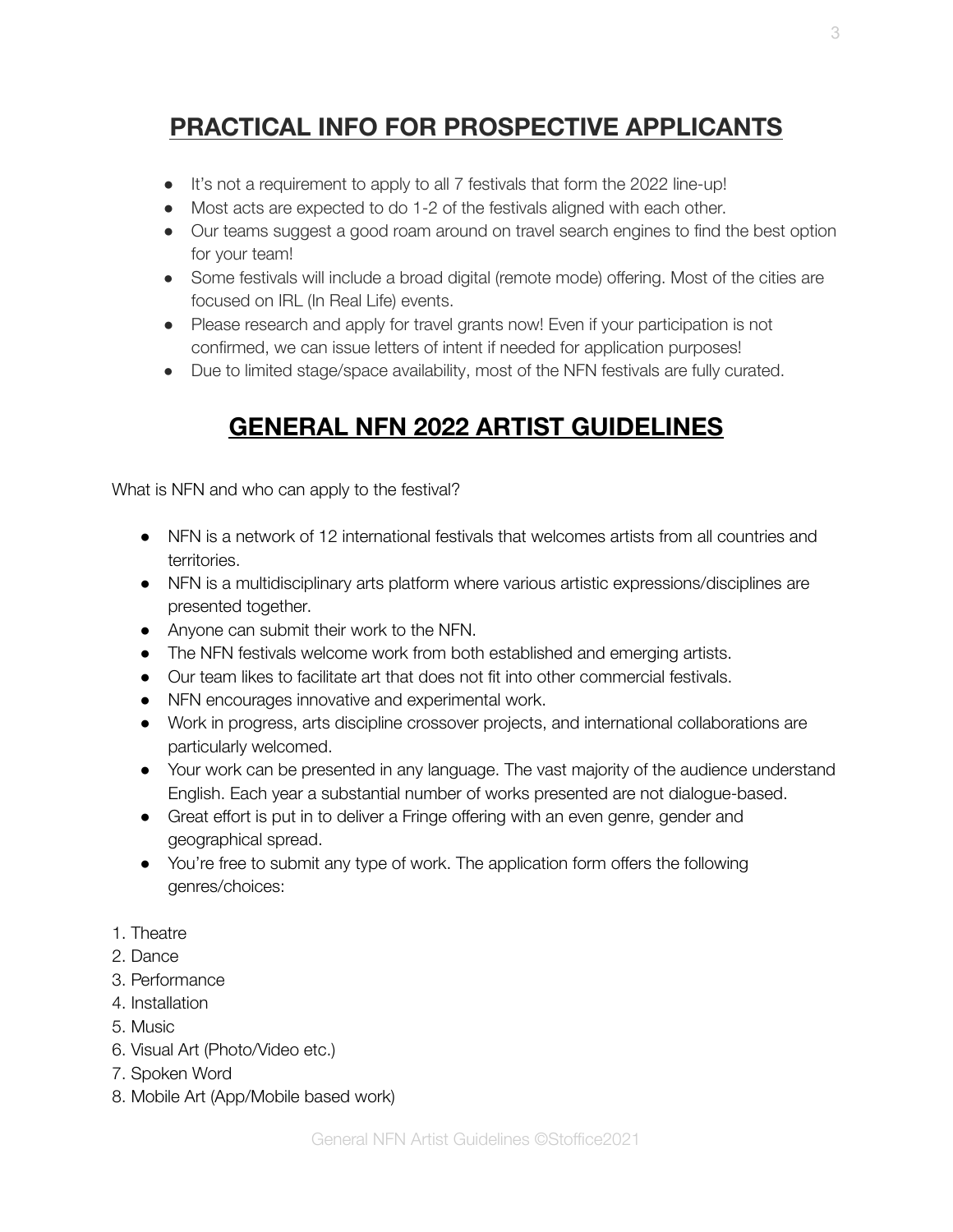- 9. Roaming performance (A performance with several locations)
- 10. Site Specific (Venues sourced by the artists, often in off-beat locations)
- 11. Stand-Up Comedy
- 12. Digital

**Hybrid experiences/mixed realities:** Experiences and performances where the digital and physical realities are combined. Can be for example AR or technology-enhanced sculptures.

**Immersive experiences:** Experiences aimed to create immersion. Can be done in many ways, for instance projection art or VR.

**Interactive arts:** Where the spectators are co-creators or in other ways affect the artwork. Can, but don't have to be, digital. Larp, with or without technology enhancing, could fit here.

**Art in games:** Games are filled with artistic values. Concept art, animations, 3D sceneries, stories. Both were created by developers and in some cases by the players.

#### 13. Other

- An average Fringe show is 60 min long.
- Durational work and shorter presentations are also welcomed.
- Shorter shows can be bundled together with other shows of similar length into a "combo" session.
- Applications can only be submitted online. If possible, please source your production materials locally.
- The different NFN Fringe editions will be housed in multiple venues across the host cities.
- Each NFN stage/space is typically used by several productions during the course of the festival. Sharing is caring.
- The venues come equipped with performance spaces of various sizes and capacities.
- Artists are asked to indicate their space choice in the application form.
- There is a limited set of each stage type and not all productions will have access to their first-hand stage space choice.
- All productions will be consulted before final venue allocation.
- A panel of seasoned industry experts helps the programming team with the allocations of stages/spaces.
- The anticipated audience is estimated and taken into consideration during this stage of the selection process.
- The Artist is expected to arrive "on set" fully prepared.
- There are minimal or no storage facilities in the venues.
- Do you have a set/props heavy production? Our team will consult with you during the pre-festival period.
- Your team will be assigned a tech consultant that will analyse your needs vs. venue offering and work out the ins and outs of logistics.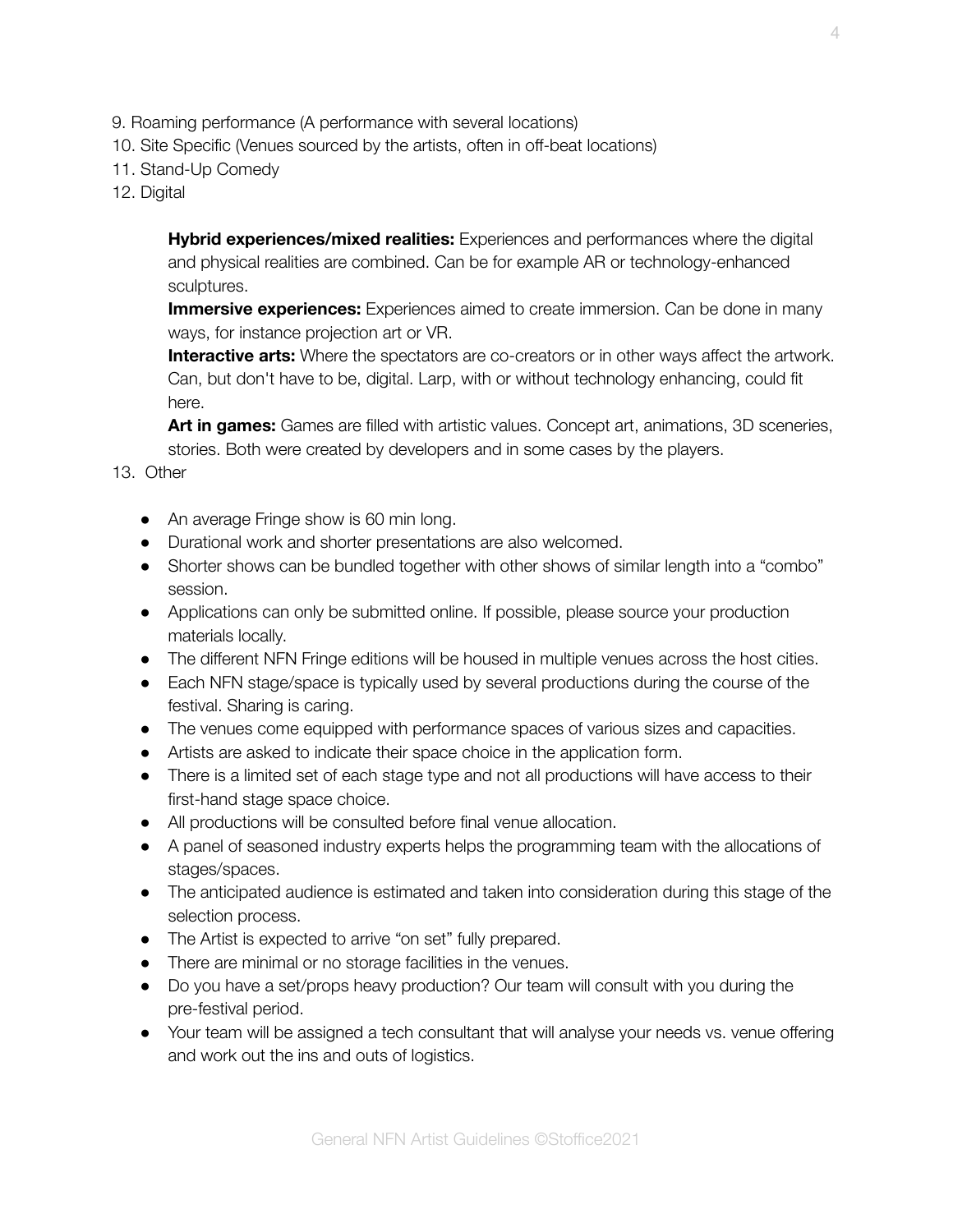- Access to your allocated stage is strictly limited, with approximately 30-60 minute set up and 30-45 min bump out. These may vary from festival to festival and depending on venues.
- Technical rehearsal and meeting will be organised between house technicians and the production team.
- In some cases, separate non-venue based rehearsal spaces are made available depending on location. Not all festivals offer this service.
- Your box office split varies depending on the festival, please check with your selected location upon receiving your acceptance email.
- Box office revenue payout takes a minimum of one month from the completion of the festival (usually longer pending paperwork trail).
- There are several ways to declare the funds generated. Ticket sales declared as income will be taxed according to local tax rates. Ticket sales can also be matched with travel and accommodation costs that fall under the expenses category). This is tax-free.
- We realise that you need to budget your stay and minimise costs, but we strongly recommend that you factor in a few days before the festival to settle in and get the word of mouth spreading about your show.
- Cultural institutes and foreign embassies have minor budgets set aside for cultural support, funding is not easy to begin with, but it's not impossible and definitely worth a try. Upon participation confirmation please let us know if you need a letter of support to be issued for upcoming funding applications.
- Crowdfunding has proven to be very popular and successful for many previous NFN artists. Check out [www.indiegogo.com](http://www.indiegogo.com) to see examples of how you can generate funding in your community.
- Artists will be promoted via the festival websites, social media, newsletters, press releases and direct advertisement.
- All editorial materials such as promotional pictures and info texts are subject to approval from the programming team.
- Alterations to programme texts will be presented for approval prior to publication.
- The festival reserves the right to crop pictures for editorial purposes.
- Substandard/low-resolution promo images can't be included in the official programme. Information about file size specifications will be provided to all artists upon participation confirmation.
- The Fringe works according to the "many little streams create a river" principle. The more you put in, the more you get engaged, the further you get. More information about hyperlinking, use of hashtags and inviting people from your private and professional environment will come closer to the event.
- NFN member festivals invite hundreds of industry professionals to their festivals. Each year a number of productions are purchased by local or overseas producers.
- Many artists find their future collaborators through their Fringe participation.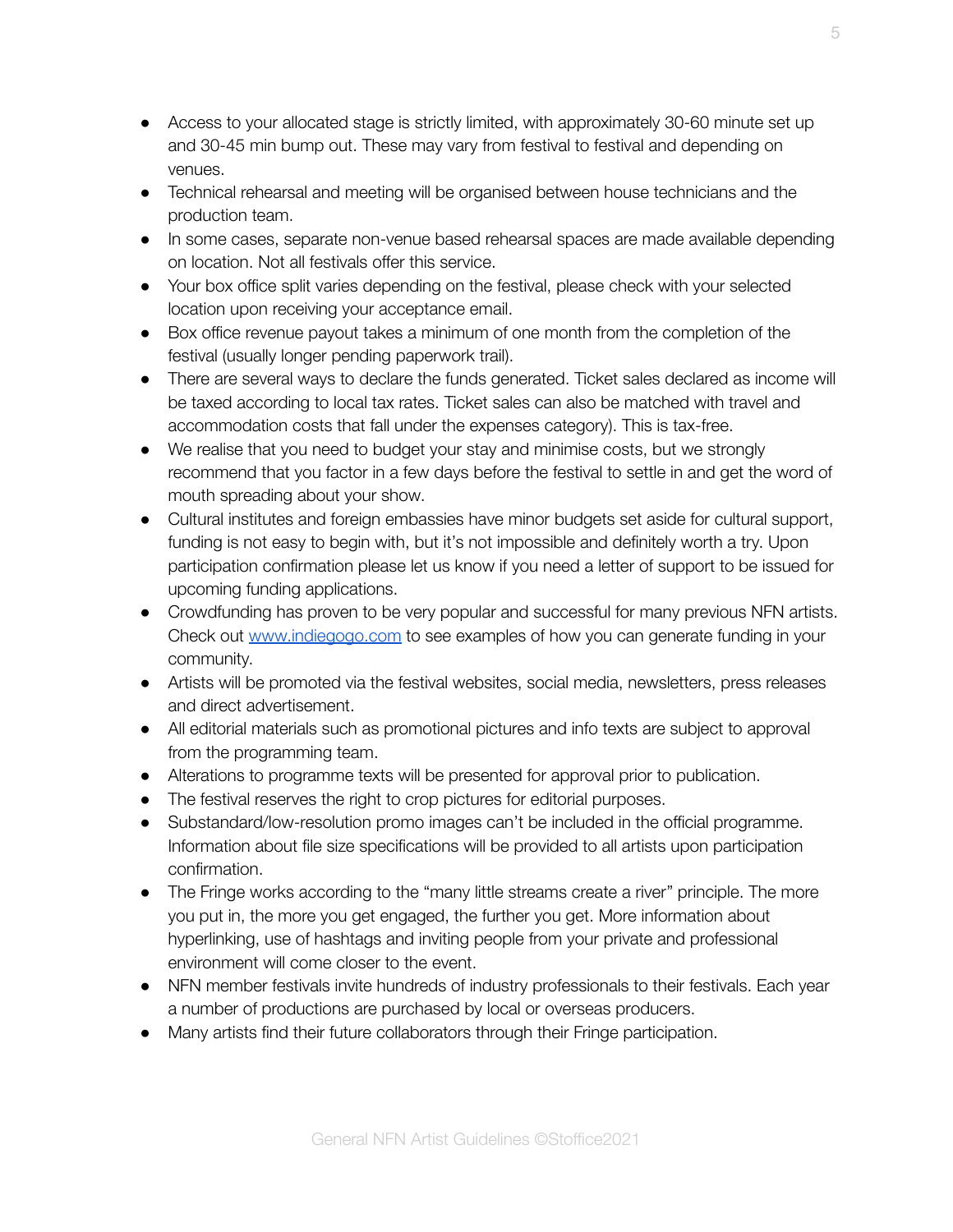# **ADDITIONAL FESTIVAL SPECIFIC GUIDELINES**

#### **FINFRINGE**

● There's a 30 EUR fee that applies to applications submitted to FINFRINGE.

#### **GOTHENBURG FRINGE**

- **The city is our stage:** we have conventional theatre, music and dance venues but are putting a special focus on site-specific work, creative use of heritage buildings and other unique venues. Please note that these venues can not offer the same tech as conventional venues and often require a certain amount of flexibility and creative solutions.
- There is a 30 Euro application fee for Gothenburg Fringe.

#### **RVK Fringe**

- $\bullet$  There is a 30  $\epsilon$  application fee for Reykjavík Fringe.
- Artists that need a skilled technician will have to pay an additional ISK 10000 (approximately \$80/€70/£60) fee to help cover equipment, venue costs and technician fees. This fee applies to all shows taking place in Tjarnarbíó, The National Theatre, IÐNÓ, Hard Rock Café and the circus tent unless otherwise stated. This cost will be deducted from ticket sales.

# **GET IN TOUCH!**

Got questions about the network? Our team is at hand nearly 24/7 via www.nordicfringenetwork.com or Facebook: [www.facebook.com/NordicFringeNet](http://www.facebook.com/NordicFringeNet) or e-mail the network coordinator: [adam@stockholmfringe.com](mailto:adam@stockholmfringe.com) OR network producer [hanna@gbgfringe.com](mailto:hanna@gbgfringe.com)

Your time and creativity invested in this process are much appreciated. We look forward to learning more about your work!

# **2022 ARTIST CALL - PARTICIPATING FESTIVALS**

## **Bergen Fringe Festival**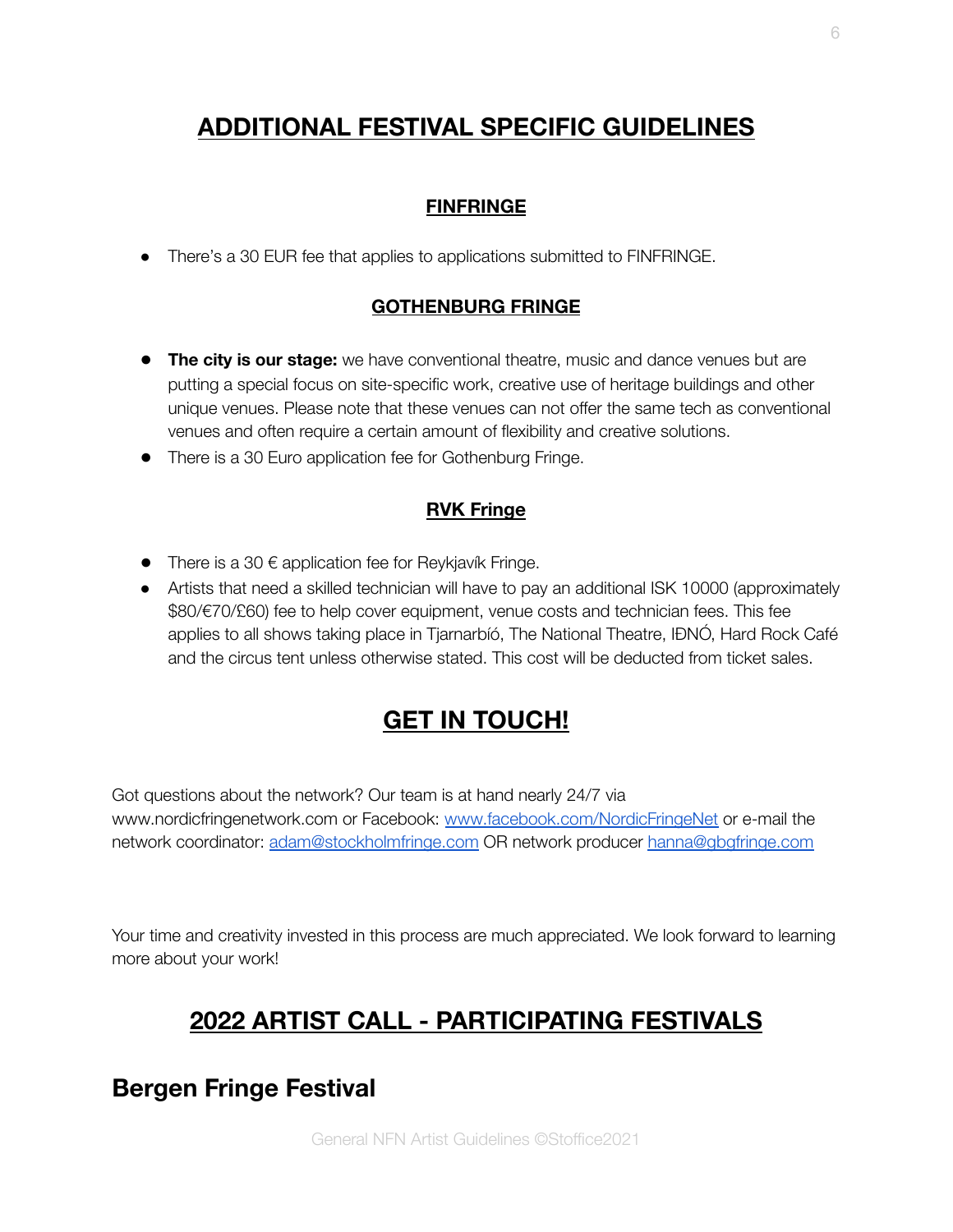Name of festival director(s): Line Jensen Festival edition: 6th edition Host city: Bergen, Norway Nature of festival programming: Fully curated General festival info email address: line@norwayfringe.com Festival website: www.norwayfringe.com Festival Facebook: @NorwayFringeFestival Festival Instagram: @nofringefestivalbergen Application fee: No

## **FINFRINGE**

Name of festival director(s): Kristina Vahvaselkä & Sami Rannila, Festival edition: 4th edition Host city: Turku/Åbo Nature of festival programming: Fully curated Festival theme: No General festival info email address: artist@finfringe.fi Festival website: www.finfringe.fi Festival Facebook: @finfringe Festival Twitter: @fin\_fringe Festival Instagram: @fin\_fringe Application fee: Yes (30 €)

## **Gothenburg Fringe Festival**

Name of festival director(s): Chris O'Reilly, Josh Franklin & Hanna Magdalena Gödl Festival edition: 7th edition Host city: Gothenburg, Sweden Nature of festival programming: Partially curated General festival info email address: info@gbgfringe.com Festival website: www.gothenburgfringefestival.com Festival Facebook: @GothenburgFringeFestival Festival Twitter: @GBGFringe Festival Instagram: @GBGfringe Application fee: Yes (30 €)

# **Oslo Fringe Festival**

Name of festival director(s): Emilie Egebjerg Festival edition: 2nd edition Host city: Oslo, Norway Nature of festival programming: Partially curated Festival theme: No General festival info email address: oslofringe@salted.no Festival website: www.oslofringe.no

7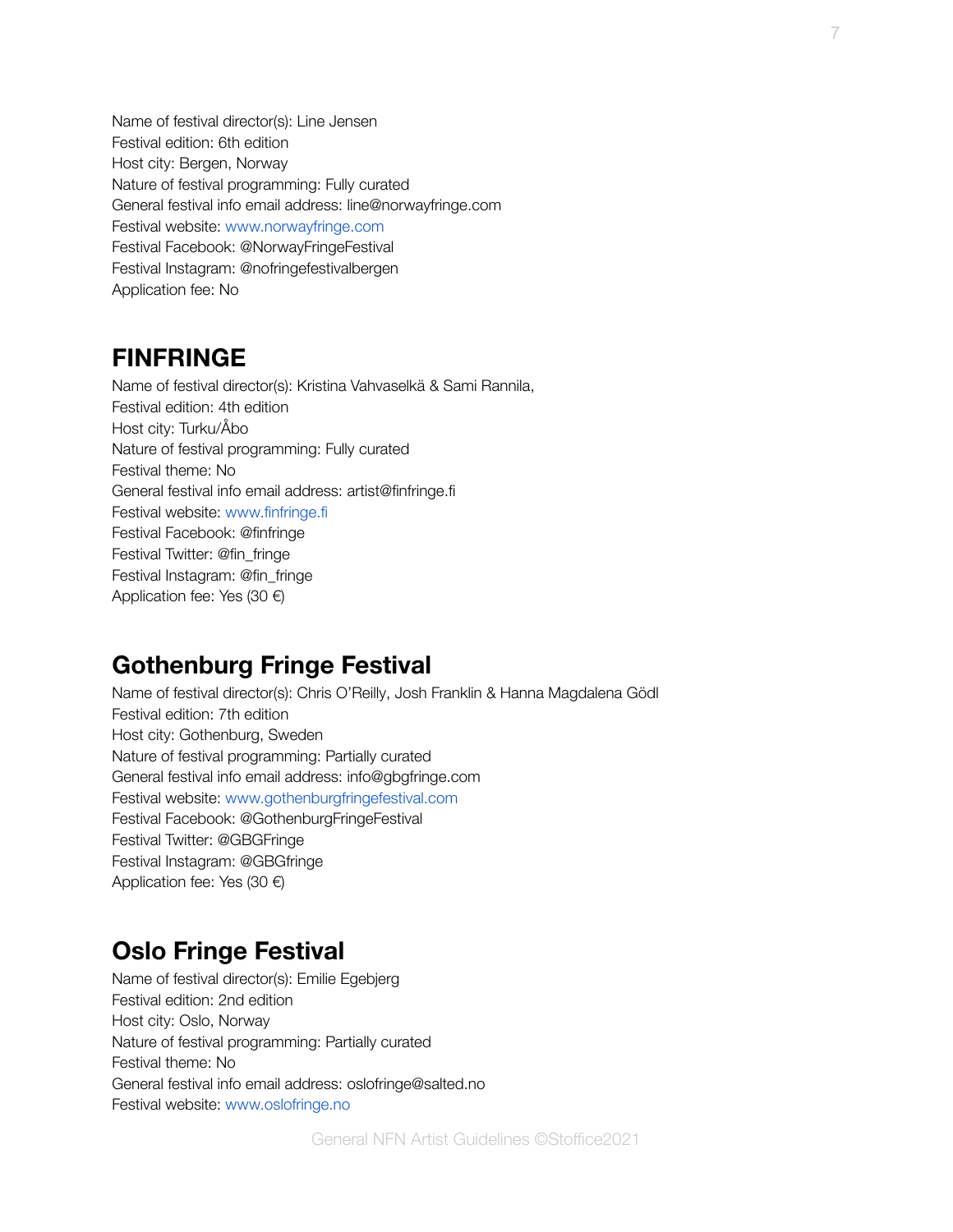Festival Facebook: @oslofringe Festival Instagram: @oslofringe Application fee: No

## **Reykjavík Fringe**

Name of festival director(s): Nanna Gunnars and Jessica LoMonaco Festival edition: 5th edition Host city: Reykjavík, Iceland Nature of festival programming: Partially curated Festival theme: LOVE General festival info email address: info@rvkfringe.is Festival website: www.rvkfringe.is Festival Facebook: [@rvkfringe](https://www.facebook.com/rvkfringe/) Festival Twitter: [@rvkfringe](https://twitter.com/rvkfringe) Festival Instagram: [@rvkfringe](https://www.instagram.com/rvkfringe/)

## **Stockholm Fringe Festival (STOFF)**

Name of festival co-director(s) & founders: Adam Potrykus, Helena Bunker and Lina Karlmark Festival edition: 13th edition. Host city: Stockholm, Sweden Nature of festival programming: Partially curated General festival info email address: info@stockholmfringe.com Festival website: www.stockholmfringe.com Festival Facebook: @Stoffholm Festival Twitter: @Stoffholm Festival Instagram: @Stoffholm Festival Vimeo: @Stoffholm Application fee: No

## **Tranås at the Fringe**

Name of festival director(s): Colm Ó Ciárnain Festival edition: 9th edition. Host city: Tranås, Sweden Nature of festival programming: Partially curated General festival info email address: arts@kultivera.nu Festival website: <https://en.atthefringe.org> Festival Facebook: @atthefringe Festival Instagram: @kultivera\_tranas Festival YouTube: https://www.youtube.com/channel/UCzNrSR70nTxKFwsLbnq0rug Application fee: No